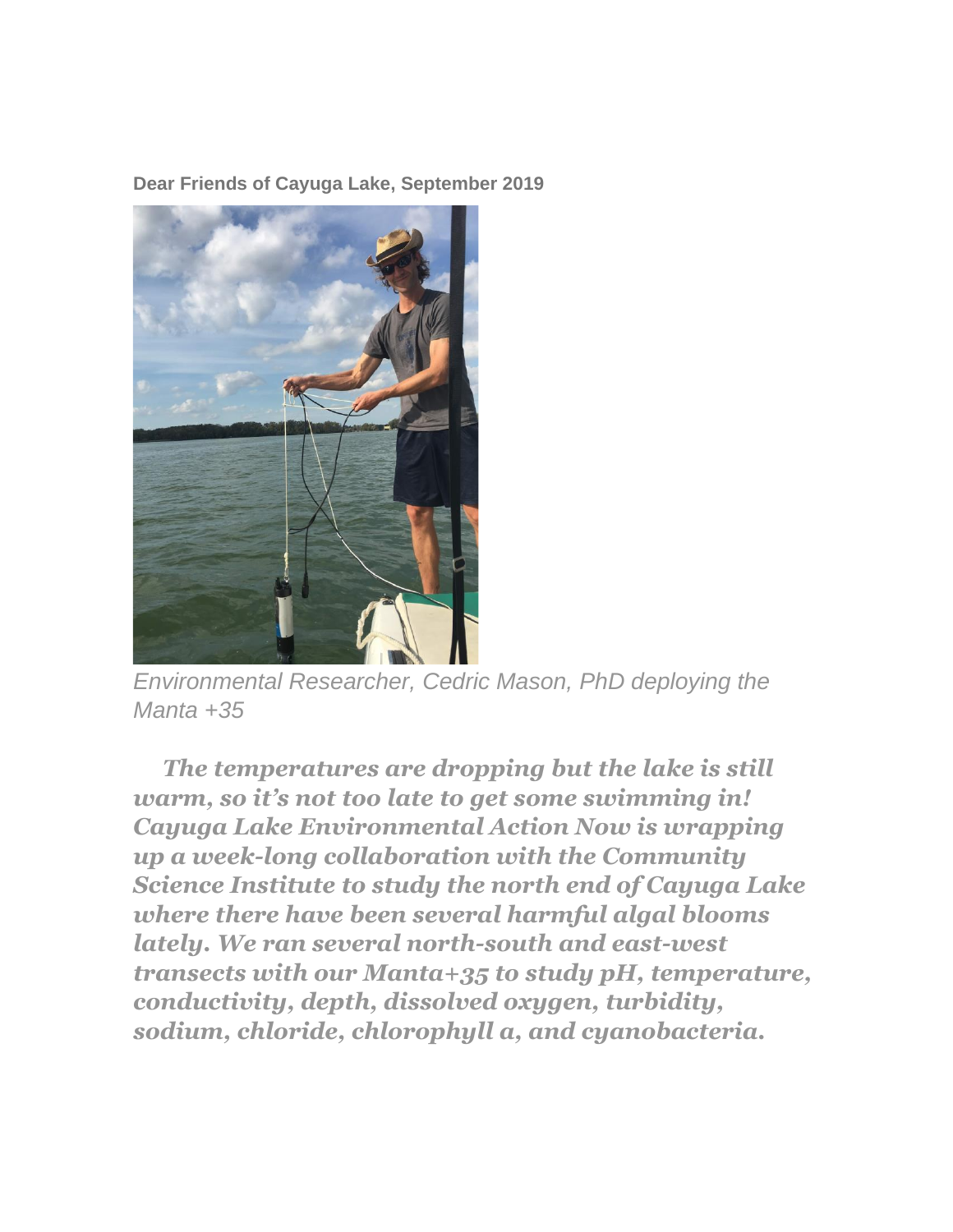*Additionally, we collected plankton samples and took water samples back to the lab at Community Science Institute to be tested for nitrogen and phosphorus levels. We will be spending the next few weeks analyzing the data and hope to have the data up on our website soon.*

*CLEAN joined several other local environmental groups at Stewart Park for the Climate Strike on September 20th. It was an inspiring event and we were happy to see so many concerned residents ready to take action. We will be tabling again at Greenstar this Wednesday, October 2nd from 5-7pm. Please stop by to talk to us and sign our postcards!*

*Cargill is scheduled to begin drilling Shaft #4 in mid-October. In an effort to monitor the aquifer surrounding the shaft, CLEAN is continuing a well study of residential wells in the area. If you or someone you know lives near the shaft and would like to be a part of this well study, please contact CLEAN at [clean.cayugalake@gmail.com](mailto:clean.cayugalake@gmail.com).*

*We are collecting a list of local residents that live near Cargill and are interested in participating in a subsidence study. Please follow this link to sign up: <https://cleancayugalake.org/cargill-salt/>*

*We appreciate your continued support. Tax-deductible donations can be made to CLEAN [here](http://cleancayugalake.org/donations/).*